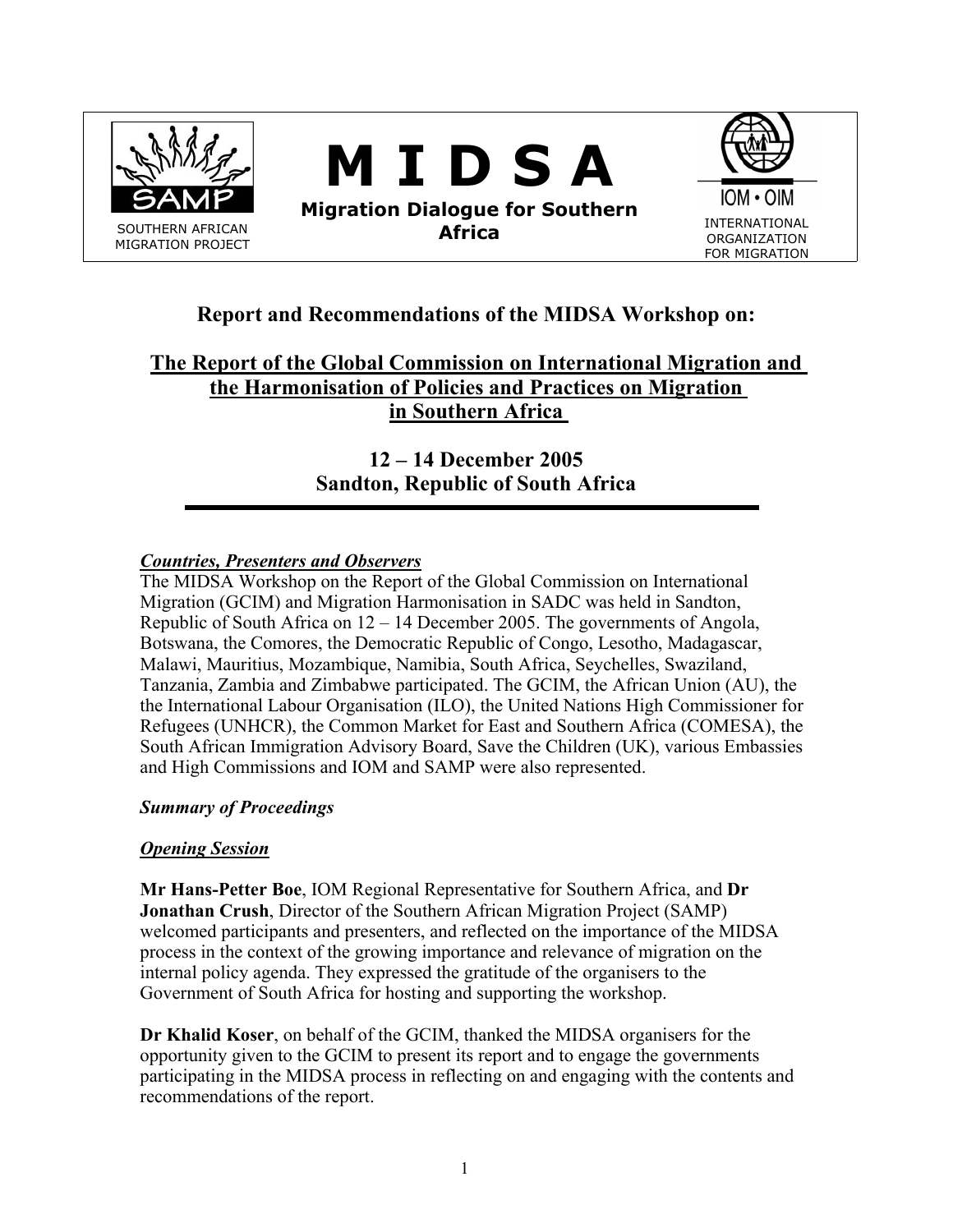**Mr. Burton Joseph**, representing the South African Department of Home Affairs, welcomed participants on behalf of the South African government. He reflected on the importance of migration at a global, regional, sub-regional and national level, specifically in the African context of poverty and under-development. He noted that there are several African initiatives underway that had to be incorporated into a discussion about the harmonisation of migration in the SADC region, including the Protocol on Facilitation of the Movement of Persons, which had been signed by several SADC Member States. Yet, there was a well-known problem with capacity to deal with these challenges at several levels of governments, and South Africa therefore warmly welcomed IOM's Regional Technical Cooperation Service Centre that was being established in Pretoria in January 2006.

### *GCIM Report Presentation*

**Dr. Mamphela Ramphele** and **Mr. Jan Karlsson**, the co-chairs of the GCIM provided background and contextual information about the work and mandate of the GCIM and particularly spoke of the relevance of the GCIM report for the African continent. Dr. Ramphele stressed the relationship between issues of migration and the 3 D's; namely, Development, Democracy and Demography and the importance of making sure that Africa benefits from international migration. Mr. Karlsson echoed Dr. Ramphele's comments related to African migration and noted that to a large extent, the norms and standards related to the management of international migration are based on research and data obtained in a North America and European context and emphasised the need for further research in the African context. He also highlighted the need for policy cohesion both within government systems at the national level and at the Regional level. In this regard he reiterated the importance of countries working together in Regional Consultative Processes (RCPs) such as MIDSA. He stressed that migration had doubled in volume over the past twenty-thirty years, and was set to continue growing, and government systems were not ready to cope with either controlling it or tapping into the benefits of human mobility. Dr. Khalid Koser presented the key recommendations of the GCIM in the six thematic areas relating to the global labour market, economic development, irregular migration, the normative framework affecting migrants, migrants in society and the governance of international migration and participants were provided with the opportunity to reflect on how the findings and recommendations of the GCIM may impact on SADC member states individually and collectively.

### *Harmonisation in the Global Context*

**Ms Michele Klein Solomon**, Deputy Director of IOM's Migration Policy Research and Communications Department (Geneva), presented an overview of international developments in the area of migration management and harmonisation with specific reference to the IOM World Migration Report, the last World Bank Report on Global Economic Prospects, the Berne Initiative, and the GCIM report. She noted that interest in migration is at an 'all-time high' at the global level and that there is increasing consensus that well-managed migration has many potential benefits. She described the process leading to the proposed format and contents of UN General Assembly's High Level Dialogue on Migration and Development (HLD), which is due to take place in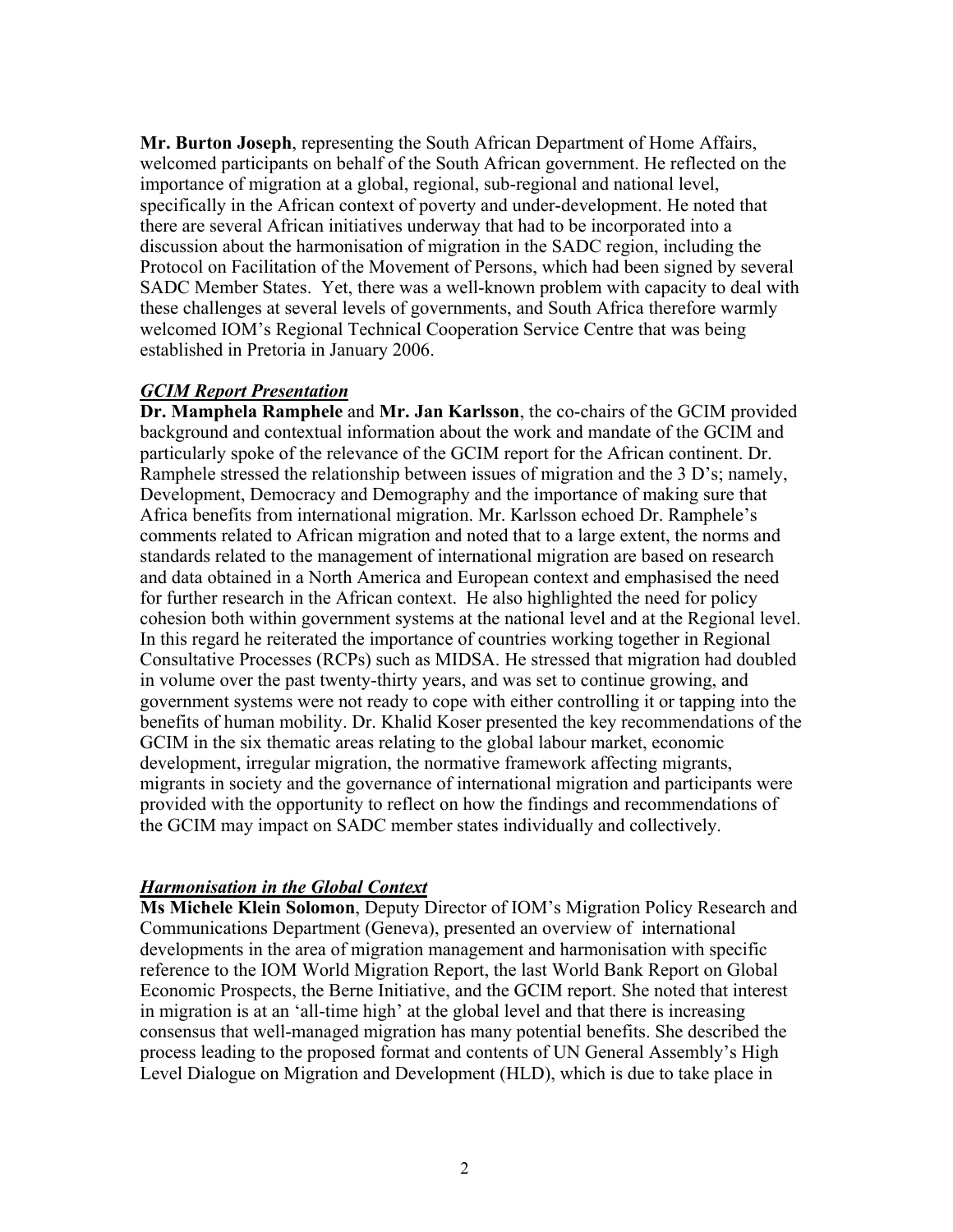September 2006. She encouraged the MIDSA participants to become involved in both the preparations and outcome of the HLD.

**Mr. M.A. Ibrahim**, Charge D'Affairs and Regional Representative for Southern Africa, African Union (Lilongwe), presented an overview of the African Union's Strategic Framework on International Migration and outlined the process envisaged for the eventual adoption of the framework by member states of the AU. He noted the particular concern that the AU has for refugees, IDP's and other vulnerable groups, particularly women and children. Mr. Ibrahim also referred to the Multi-Lateral Framework on Labour Migration that had been submitted to the AU by the ILO and noted that this was all part of a process of developing cohesive migration policies and frameworks for the entire continent. Following decisions made at the margins of the last AU Summit at Sirte, Libya, Member States were asked to provide comments and amendments to the combined document that emerged from Sirte, however not all countries had done so. The next discussion on the document was envisaged for the AU Executive Council in January, 2006. During the subsequent discussions, several participants expressed their concern about the fact that the consultative process as agreed to by AU member states appears to be lacking, or unclear, and encouraged Mr. Ibrahim to take these concerns back to the AU Secretariat.

**Ms. Judica Amri-Makheta**, Director of the ILO Office in Pretoria, presented an onverview of the ILO Conventions related to migration for employment, with a specific focus on the Migrant Workers Convention. She noted that many of the provisions in the ILO convention are designed to prevent the exploitation and abuse of regular migrants workers by affirming their rights and ensuring that they achieve equal treatment with the nationals of the country in which they are working. She also noted that the Migrant Workers Supplementary Convention further affirmed the basic human rights of migrant workers and that it also sets out social rights and entitlements of migrant workers. However very few SADC States had acceded to these Protocols.

# *Harmonisation in the SADC Regional Context*

**Mr. Vincent Williams** of the Southern African Migration Project (SAMP) provided a summary of the key provisions of the SADC Protocol on the Facilitation of Movement of Persons that was adopted at the SADC Summit that was held in Gaborone, Botswana in August 2005. He expressed the view that the protocol did not represent a significant departure from the current status quo, given that it largely affirms developments already taking place in the region. He also noted that the provisions of the protocol placed substantial obligations on State Parties, in terms of policy and legislative review and amendments, logistical capacity and requirements and international and national cooperation and co-ordination, but that it was silent on the matter of the rights and entitlements of migrants, especially once they were on the territory of another state. He expressed the opinion that the protocol was not likely to have a significant impact on the volumes and patterns of migration in the region.

**Professor Jonathan Klaaren**, Director of the Mandela Institute at Wits University, presented a summary of the MIDSA Report on Migration and Population Legislation in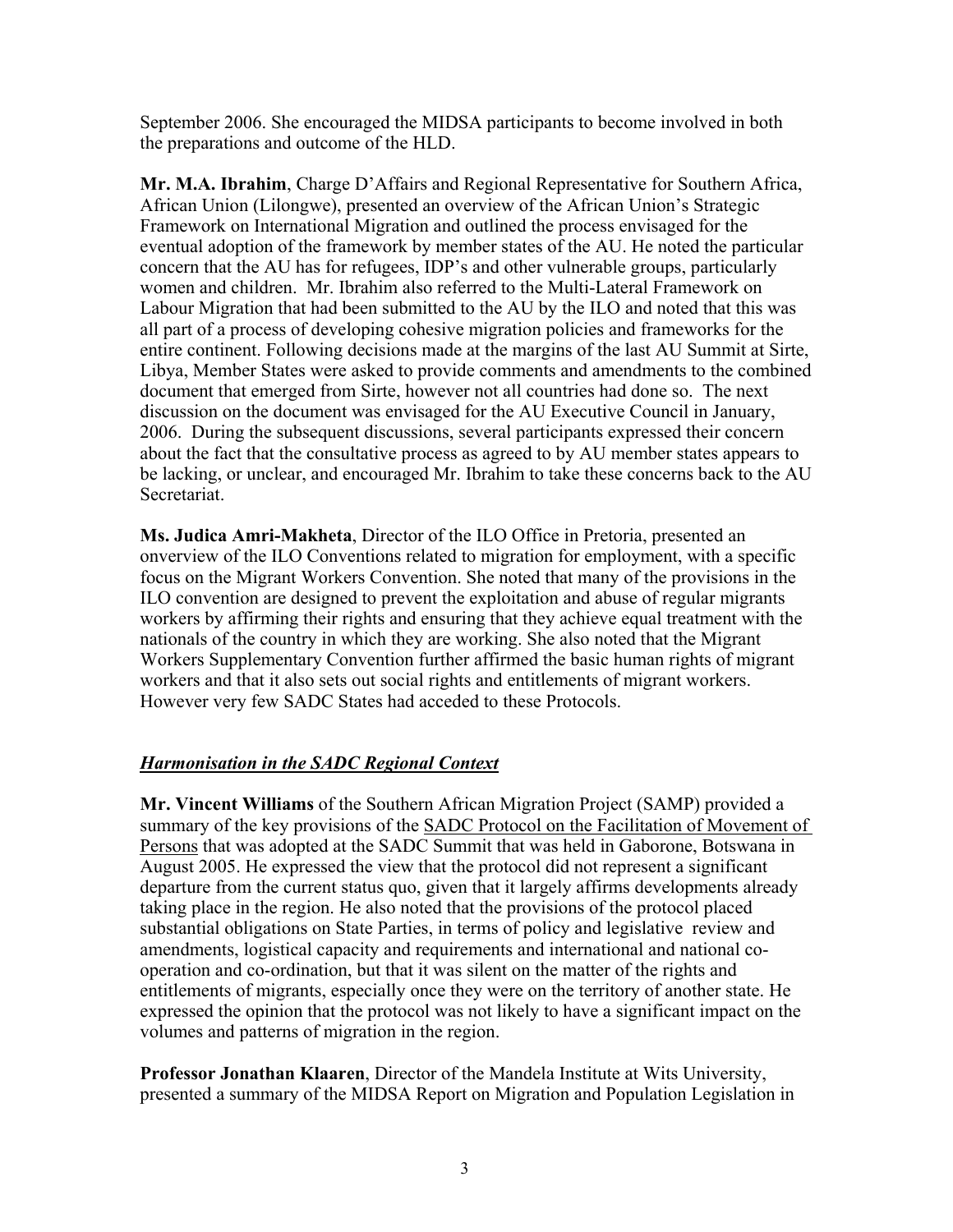the SADC Region. The four key themes of the report reflect on the similarities and differences in policies and legislation of SADC member states related to citizenship, registration of births and deaths and the issuing of identity documents (Population Register), immigration and the protection of refugees and asylum-seekers. He noted that while there were some key differences between the policies and legislation of some member states, that there existed a high degree of consistency that would facilitate the harmonisation of policies and legislation in all four thematic areas.

## *Country Updates*

Participants from all countries were given the opportunity to briefly summarise and to provide an update on the situation in their own countries and steps that they have taken or are intending to take towards the achievement of migration harmonisation. It became apparent from these reports that, despite perceptions to the contrary, most SADC member states have already taken significant steps to promote harmonisation, or at least cooperation in the field of migration management and the facilitation of movement between countries. Of particular significance was the number of reports of bilateral agreements pertaining the visa-free entry of persons from one SADC member state into another SADC member state.

## *Breakaway Groups*

During the break-away session, participants were asked to discuss the desirability and possibilities of harmonising migration policies, legislation and practices in the SADC region and what the obstacles might be to achieving such harmonisation. Participants were also asked to put forward recommendations for steps and actions that could be taken by governments, inter-governmental organisations, civil society organisations and other stakeholders to promote harmonisation. The conclusions and recommendations that were presented in the reports of the groups are synthesised below.

## *Conclusions and Recommendations*

The participants in the MIDSA Workshop on Harmonisation, representing 15 governments in Southern Africa, expressed their appreciation to Dr. Mamphela Ramphele and Mr. Jan Karlsson, the Co-chairs of the Global Commission on International Migration (GCIM) as well as Dr. Khalid Koser of the GCIM Secretariat for their launch, and elaboration, of the findings and conclusions of the GCIM at the MIDSA workshop. Participants noted that while the conclusions and findings were of significant relevance to the sub-region, the specific realities of migration in the sub-region needed to be taken into account to determine the extent to which governments and other actors may implement the recommendations that are contained in the GCIM report.

In terms of working towards the harmonisation of migration policies, legislation and practices in the Southern African sub-region, participants agreed that such efforts were desirable since it contributed to and are consistent with the objectives of regional economic, political and social integration as well as enabling the sharing of capacity, including information, knowledge and expertise to manage migration in the sub-region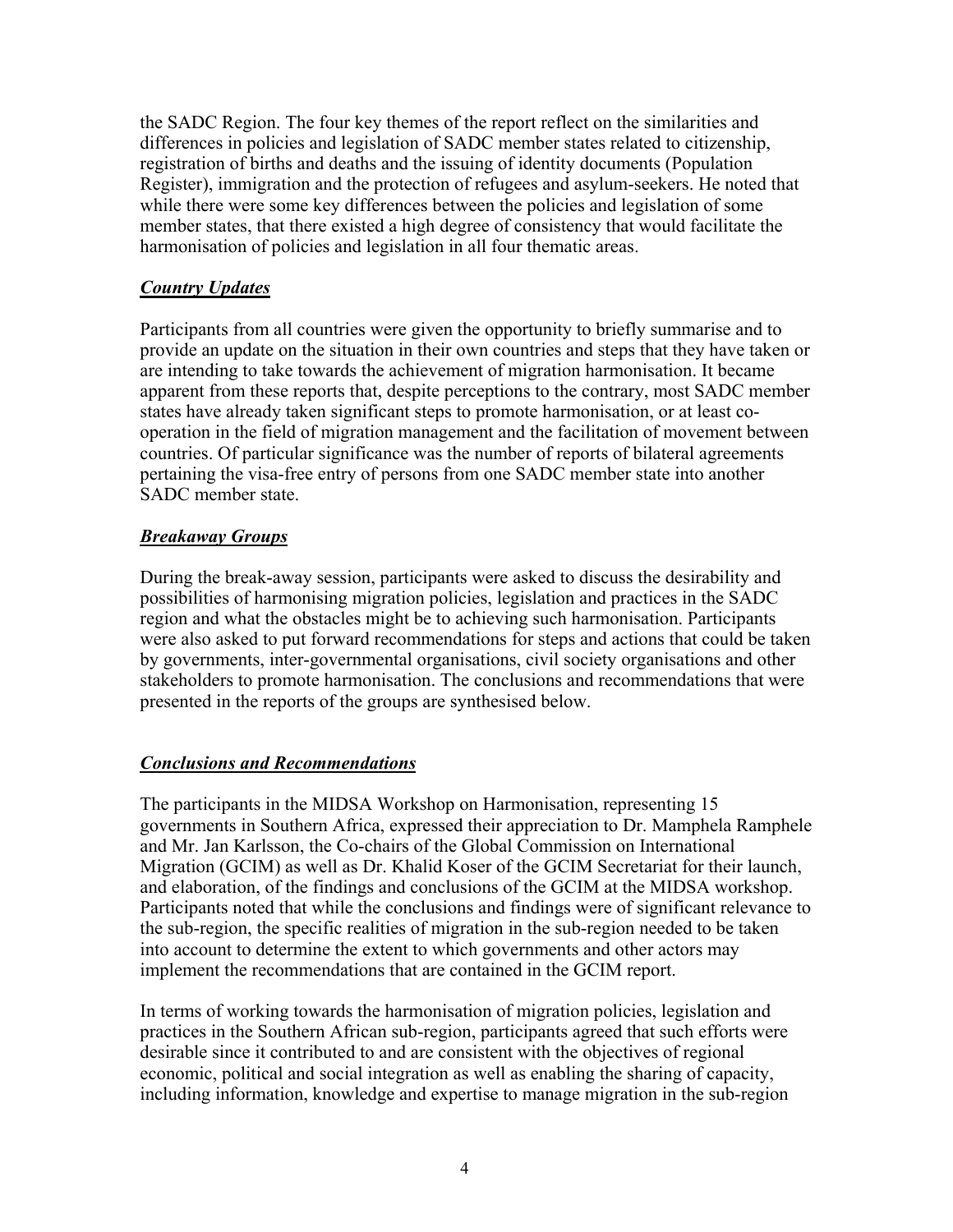collectively. The development of cohesive and complementary migration policies, rules and regulations in the Southern African region could lead to significant advantages in terms of global integration and will have many direct benefits for Southern African states, such as promoting tourism, providing for better and more efficient migration management, enhancing security, developing a common understanding of the rights of migrants and attracting investments. Like GCIM and other discussions had underlined, participants stressed that migration is and will continue to be a reality globally and in the sub-region and that harmonisation could only contribute to the development of better and more efficient management systems and procedures that will be to the advantage of all – including the Southern African sub-region.

It was noted that many initiatives related to harmonisation were already underway, including existing bilateral agreements between member states, the commitment of many Ministers and Heads of State when they signed and adopted the SADC Protocol on the Facilitation of Movement of Persons and in some cases, the review and amendment of existing migration policies and legislation. Participants were of the view that such initiatives and efforts need to be continued and enhanced, not least by the SADC Secretariat.

It was noted, however, that there are many obstacles to the achievement of complete harmonisation. These include issues related to the sovereignty of member states, economic disparities, limited and uneven capacity in terms of infrastructure (technical capacity), human resources and skills, revenue generation and distribution, negative impacts on service provision and infrastructure in host countries, an increase in the brain drain from some countries, as well as concerns that a substantial increase in migration could lead to xenophobic attitudes and behaviour becoming more prevalent.

### **Recommendations**

In view of the above, the following recommendations were put forward by participants:

- 1. The existing initiatives that promote the harmonization of migration policies, legislation and practices should be continued and enhanced.
- 2. SADC member states that have not yet signed the SADC Protocol on the Facilitation of the Movement of Persons are encouraged to do so.
- 3. Existing policies related to migration, and relevant legislation, should be reviewed and amended to the extent required to achieve a greater degree of complementarity and consistency between member states. A SADC-driven process should be encouraged, with the SADC Secretariat in the lead.
- 4. Technical and other forms of assistance should be provided to states in the subregion with less capacity and fewer resources, to enable them to participate in the ongoing process of harmonization.
- 5. The process of harmonization should not be limited to the actions and initiatives of government departments involved in migration regulation, but should include all stakeholders, such as in sectors of education, labour, health and development.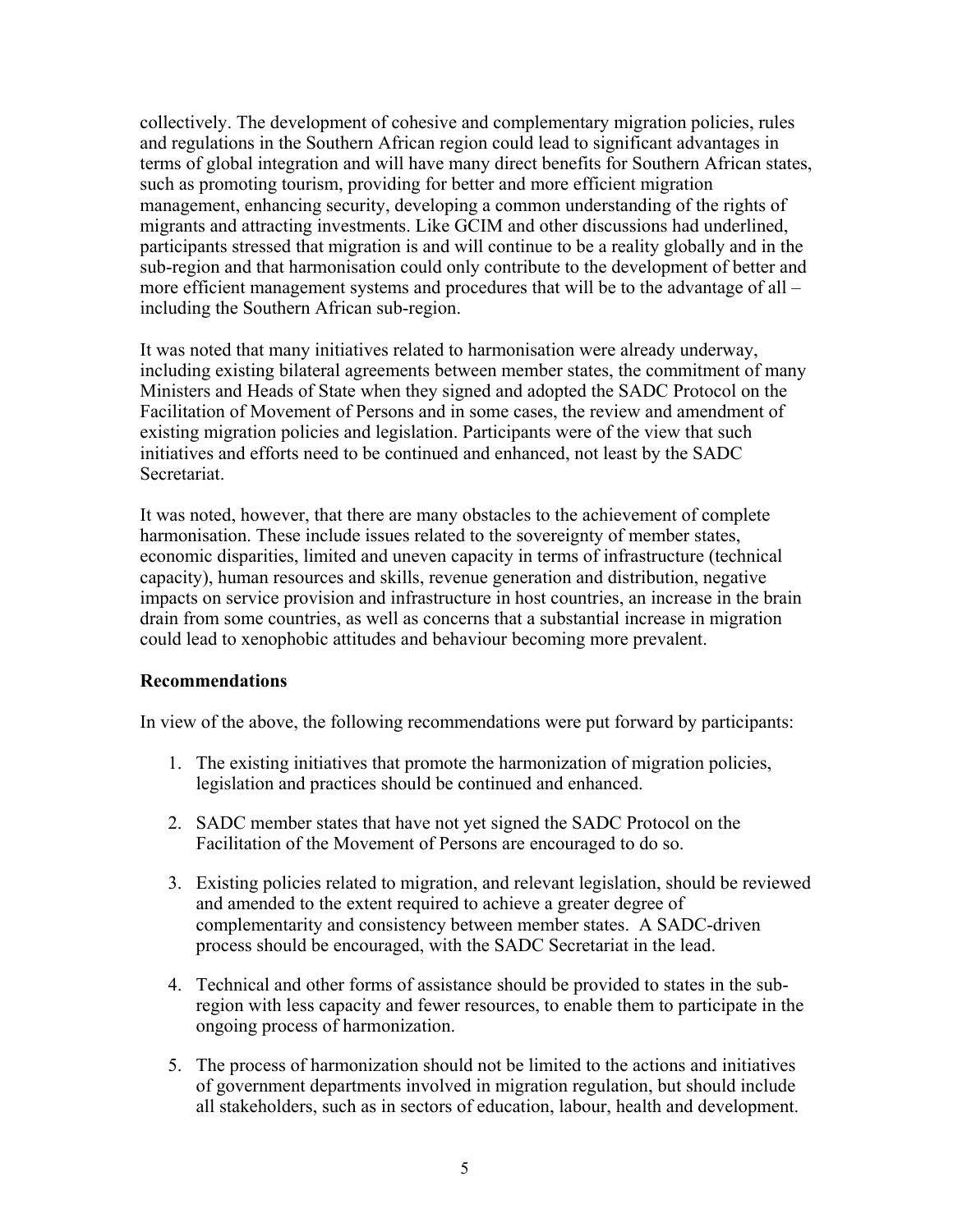To this effect, consideration should be given to convening national meetings of all relevant stakeholders, including civil society organizations, to discuss the process of migration harmonization in the region, and include the implications of freer human migration on the agendas of other regional ministerial consultations.

- 6. Public awareness and mass education programmes should be undertaken to popularize the SADC Protocol on the Facilitation of Movement of Persons, to create a broad-based understanding of the benefits of migration harmonization, and to reduce or preempt fears and negative perceptions that might contribute to xenophobic attitudes and behaviour.
- 7. The process of implementing the SADC Protocol and other steps towards the achievement of harmonization should be facilitated centrally and ideally by the SADC Secretariat (see 3 above).
- 8. The experiences of migration harmonization in other regions should be analysed and evaluated by the MIDSA Secretariat to extract the potential lessons that can be learnt and applied in the SADC sub-region.
- 9. High-level meetings to facilitate dialogue and promote ongoing efforts to achieve harmonization should be held at national, sub-regional and regional levels.
- 10. Consideration should be given to allocating a portion of the MIDSA workshop scheduled for March/April 2006 to assist SADC member states to prepare for the UN General Assembly's High Level Dialogue (HLD) that will take place in New York in September 2006.

### *Information session on the MIDSA Process*

Mr. H.P. Boe, IOM, noting that this had been the first MIDSA event for many of the participants, discussed where MIDSA had been, and where it was heading. It was clear that while the informal and non-binding nature of the workshops had been upheld ever since 2000, many of the recommendations actually made it to decision-making levels in capitals and in regional (SADC) deliberations. For example, several recommendations of the last workshop on Harmonisation (Maseru, December, 2003) had in effect been carried out. He also held out another successful workshop, on Migration and Development (Zanzibar, March, 2004), which had recommended that MIDSA repeat this theme once a year. This had not been possible due to budget constraints, however he was pleased to announce that funding seemed assured to undertake, in line with the recommendation above, a MIDSA event in April, 2006 on Migration, Development and Poverty. This could conceivably occur ahead of the SADC Consultative Conference, which planned for 26-27 April at Windhoek, Namibia. This would also provide a possibly unique and well timed opportunity for MIDSA participants to share, and collect, their thoughts on a Region-wide approach to the UN HLD mentioned above. He took the opportunity to mention that IOM had issued an appeal for \$900,000 for funding of the MIDSA work programme 2006-07 and urged support from participating States. This appeal, if funded would also ensure a small MIDSA secretariat which could undertake vital